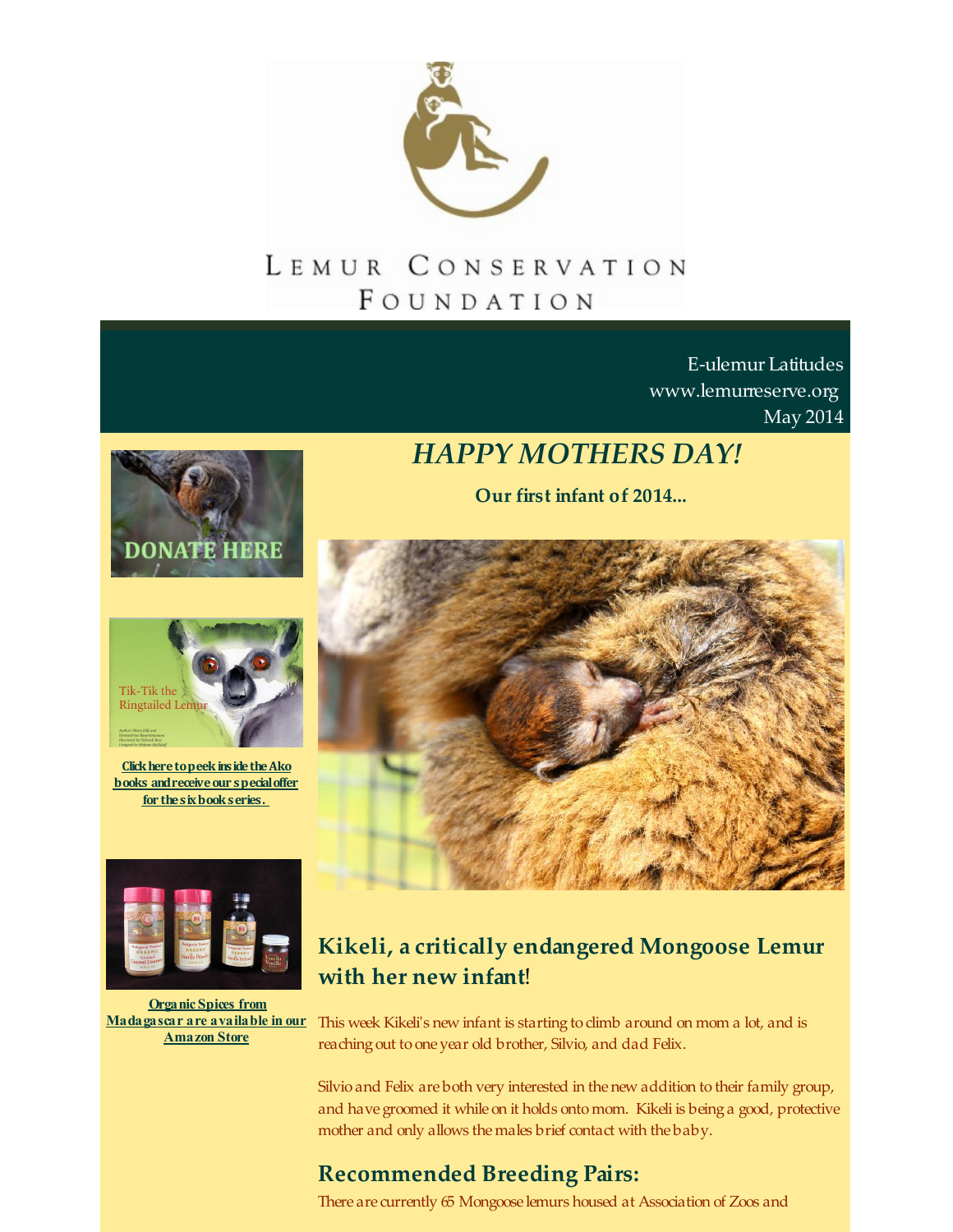

**children's [puzzleavailableinour](http://r20.rs6.net/tn.jsp?f=001k_PCQ-4YUcc-slYETrpJbqrv190ZYvNePMJZEhgyI71A0Ysa6EPQF1sdMmyis1sX7bbFGL6S6hOhc1vYGFd5wV3VazHKvljF3-UwWN5CYQQ1Ee_5yfMOjykd-ntmqNLs0MOM2iQM3E28zJd3TIrQBIn39YGMeX_QpN9LeT7o_AYsCBrkQtWfQ3Sg0tf34OKy&c=&ch=) Amazonstore**

Aquariums (AZA) institutions.

The Species Survival Program (SSP) recommended 9 breeding pairs in 2013, including 2 housed at LCF.

#### **Mongoose Lemur Conservation Status:**

In the four years between 2008 and 2012 the International Union for the Conservation of Nature (IUCN) increased the conservation status for Mongoose lemurs from vulnerable to critically endangered.

The IUCN and the Species Survival Commission organized theLemur Red-Listing and Conservation PlanningWorkshop in July of 2012. Participants met to review the status of all 103 lemur taxa.



Their publication, 'Lemurs of Madagascar: AStrategy for their Conservation 2013- 2016,' by Schweitzer et al, states that " With almost 94% of all lemur taxa (for which sufficient data is available to enable their assessment against Red List criteria) now classified as being threatened with extinction, this status review indicates that lemurs are probably the most endangered mammal group worldwide."

#### **Join Our [Mailing](http://visitor.r20.constantcontact.com/email.jsp?m=1110407556333) List!**